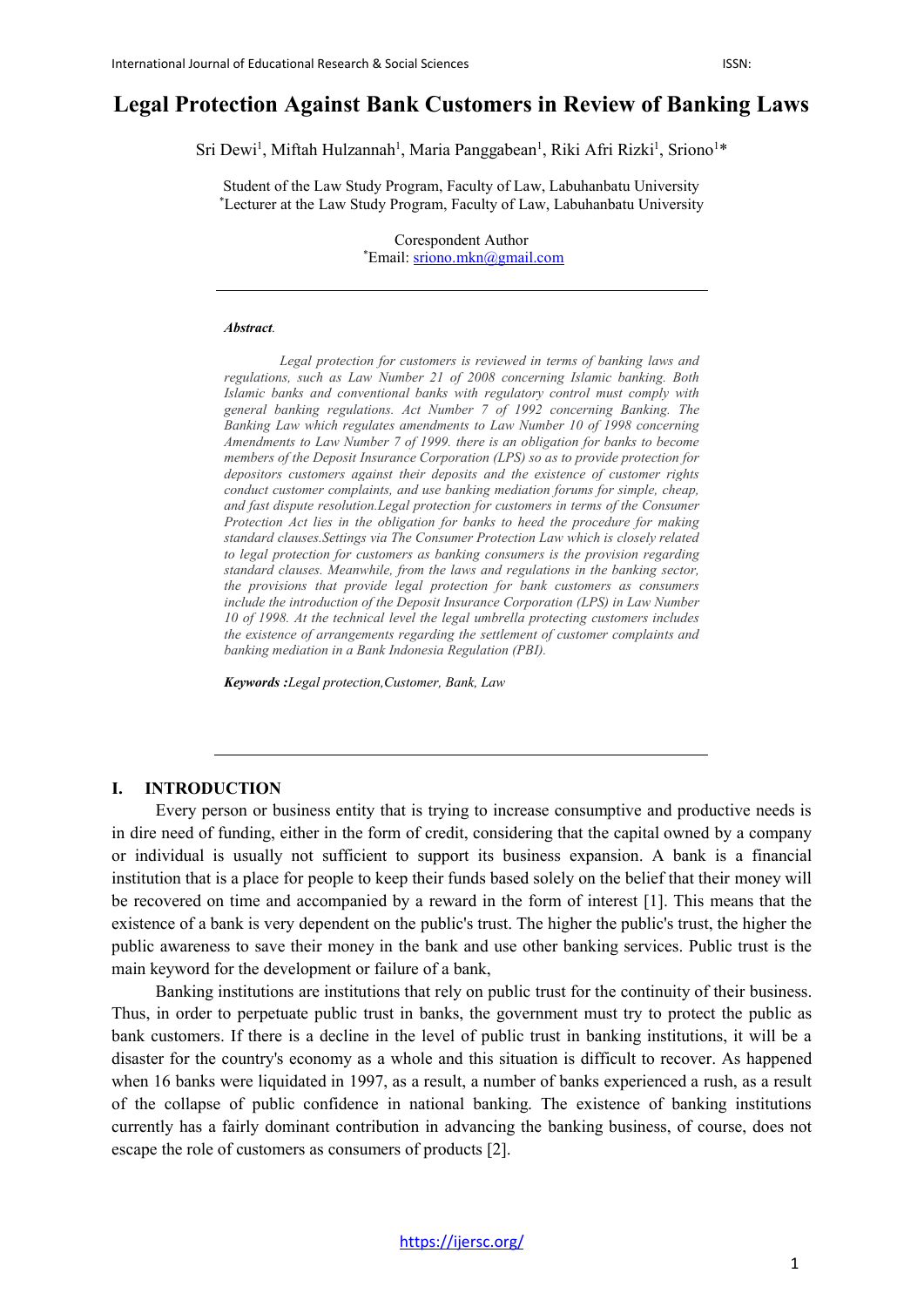Consumers of banking services are better known as customers. In banking practice, customers are divided into three, namely: First, depositor customers, namely customers who deposit their funds in a bank, for example in the form of demand deposits, savings and time deposits. Second, customers who take advantage of bank credit or financing facilities, for example housing loans, murabahah financing, and so on. Third, customers who make transactions with other parties through banks (walk in customers), for example transactions between an importer as a buyer and an exporter abroad using the letter of credit  $(L / C)$  facility [3].

The Banking Law in article 1 paragraph 1 states that a bank is a business entity that collects funds from the public in the form of deposits and distributes them to the public in order to improve the standard of living of many people. Based on the two main functions of the bank, namely the function of raising funds and the function of channeling funds, there are two legal relationships between the bank and its customers, namely:

# **1. Legal Relationship Between the Bank and Fund Depositors**

This means that the bank places itself as a borrower of funds belonging to the community who acts as an investor. The form of a legal relationship between a bank and a depositing customer can be seen from the legal relationship that arises from banking products, such as deposits, savings, current accounts and the like. The form of this legal relationship can be contained in the form of bank regulations and general conditions that must be obeyed by every customer depositing funds. These requirements must be adjusted to existing banking products, because the terms of a banking product will not be the same as those of other banking products. In banking products such as savings and time deposits,

### **2. Legal Relationships Between Banks and Debtor Customers**

This means that the bank as an institution that provides funds for its debtors. It can take the form of credit, such as working capital loans, investment loans or small business loans. The legal relationship between the customer and the bank related to the agreement between the two parties is a civil issue that has the potential to cause a dispute if one of the parties breaks the promise or defaults. Civil disputes between customer banks arise from financial transactions conducted by both parties. In general, civil disputes are disputes that occur in the jurisdiction of material and individual laws caused by one of the parties violating the principle of public interest. These disputes usually arise as a result of not fulfilling the principles of engagement law.

## **II. RESEARCH METHODS**

The research method used in this study is to use the normative juridical method, which refers to the provisions of positive laws and regulations in Indonesia, among the laws and regulations on legal protection for bank customers which are reviewed from banking laws by knowing the procedures of rule of law and make it a guide in solving problems that exist in society.

In this research, it refers to secondary data research. Thus there are main activities that will be carried out in carrying out this research, namely library research, which is obtained through literature, by reviewing, analyzing, and managing the literature on legislation by researching through articles related to problems to be examined.

#### **III. DISCUSSION**

**1. Legal Protection for Customers Judging from Law Number 8 of 1999 concerning Consumer Protection**

The Consumer Protection Law (UUPK) is not the only one that regulates consumer protection in Indonesia. Previously, there were laws and regulations that protect the interests of consumers, including: Articles 202-205 of the Criminal Code, Ordinance of Hazardous Materials (1949), Law Number 1 of 1995 concerning Limited Liability Companies, Law Number 10 of 1998 concerning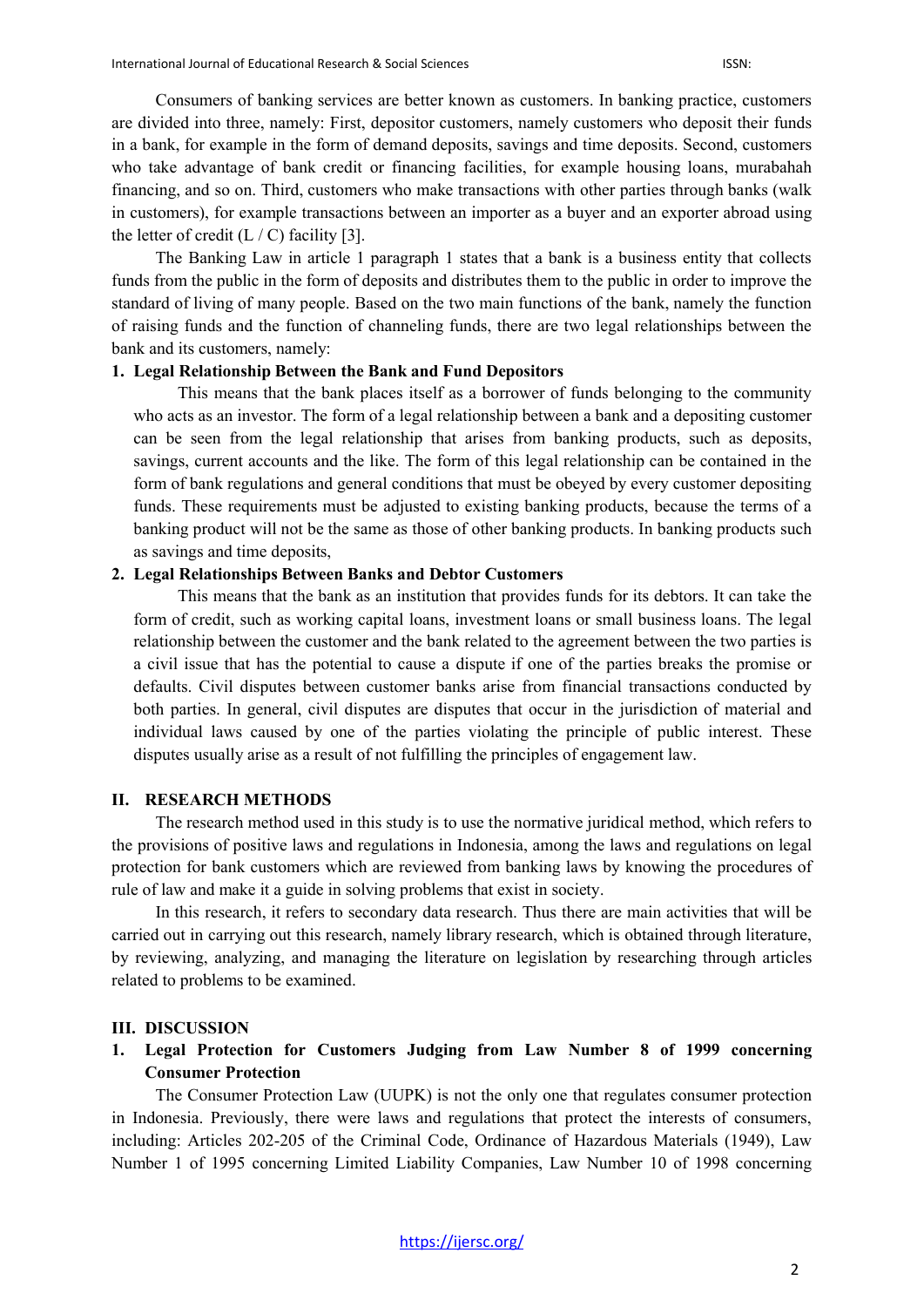Amendments On Act Number 7 of 1992 concerning Banking, and so on. The existence of such conditions, the background of the UUPK provides regulations regarding standard clauses, namely as follows [5]:

- a. In offering goods and / or services intended for trading, business actors are prohibited from making or including standard clauses on each document and / or agreement if:
	- i. states the transfer of responsibility of business actors;
	- ii. states that the business actor has the right to refuse the return of goods purchased by consumers;
	- iii. states that the business actor has the right to refuse the return of money paid for goods and / or services purchased by consumers;
	- iv. states that the power of attorney from consumers to business actors, either directly or indirectly, to carry out all unilateral actions relating to goods purchased by consumers in installments
	- v. regulate evidence regarding the loss of use of goods or use of services purchased by consumers;
	- vi. give business actors the right to reduce the benefits of services or reduce the assets of consumers which are the object of sale and purchase of services;
	- vii. declare the consumer's submission to regulations in the form of new, additional, advanced and / or further amendments made unilaterally by business actors during the period when the consumer utilizes the service purchased;
	- viii. states that the consumer authorizes the business actor to impose a mortgage, lien, or security right on goods purchased by consumers in installments.
- b. Business actors are prohibited from including standard clauses whose location or shape is difficult to see or cannot be read clearly, or whose disclosures are difficult to understand.
- c. Every standard clause that has been stipulated by the business actor in a document or agreement that meets the provisions as intended in paragraphs 1 and 2 shall be declared null and void by law.
- d. Business actors are obliged to adjust standard clauses that are contradictory to the Law

# **2. Legal Protection for Customers Viewed from the Laws and Regulations in the Banking Sector**

As mentioned above, the legal regulations that provide protection for customers are not only the UUPK, but are more specific to the laws and regulations in the banking sector. Banks are financial institutions that carry out business activities by withdrawing funds directly from the public, so it is necessary to implement the fiduciary principle [6].

First, to provide legal protection for depositor customers, Law Number 10 of 1998 mandates the establishment of the Deposit Insurance Corporation (LPS) and requires each bank to guarantee public funds deposited in the bank concerned. This mandate has been realized with the enactment of Law Number 24 of 2004 concerning the Deposit Insurance Corporation. Its function is to guarantee deposits from depositing customers and to take an active part in maintaining the stability of the banking system in accordance with its authority [7].

Second, legal protection for customers, especially in the event of a dispute between a customer and a bank. This is regulated through PBI No. 7/7 / PBI / 2005 concerning Resolution of Customer Complaints [8] as amended by PBI No. 10/10 / PBI / 2008 and PBI No. 8/5 / PBI / 2006 concerning Banking Mediation as amended by PBI No. 10/1 / PBI / 2008 [9]. As for the organizers of Banking Mediation according to Article 3 of PBI No. 8/5 / PBI / 2006, namely an independent banking Mediation Institute formed by a banking association [10]. The proceedings in Banking Mediation are technically regulated in PBI No. 8/5 / PBI / 2006 and Bank Indonesia Circular Letter No. 8/14 / DPNP dated June 1, 2006, as follows: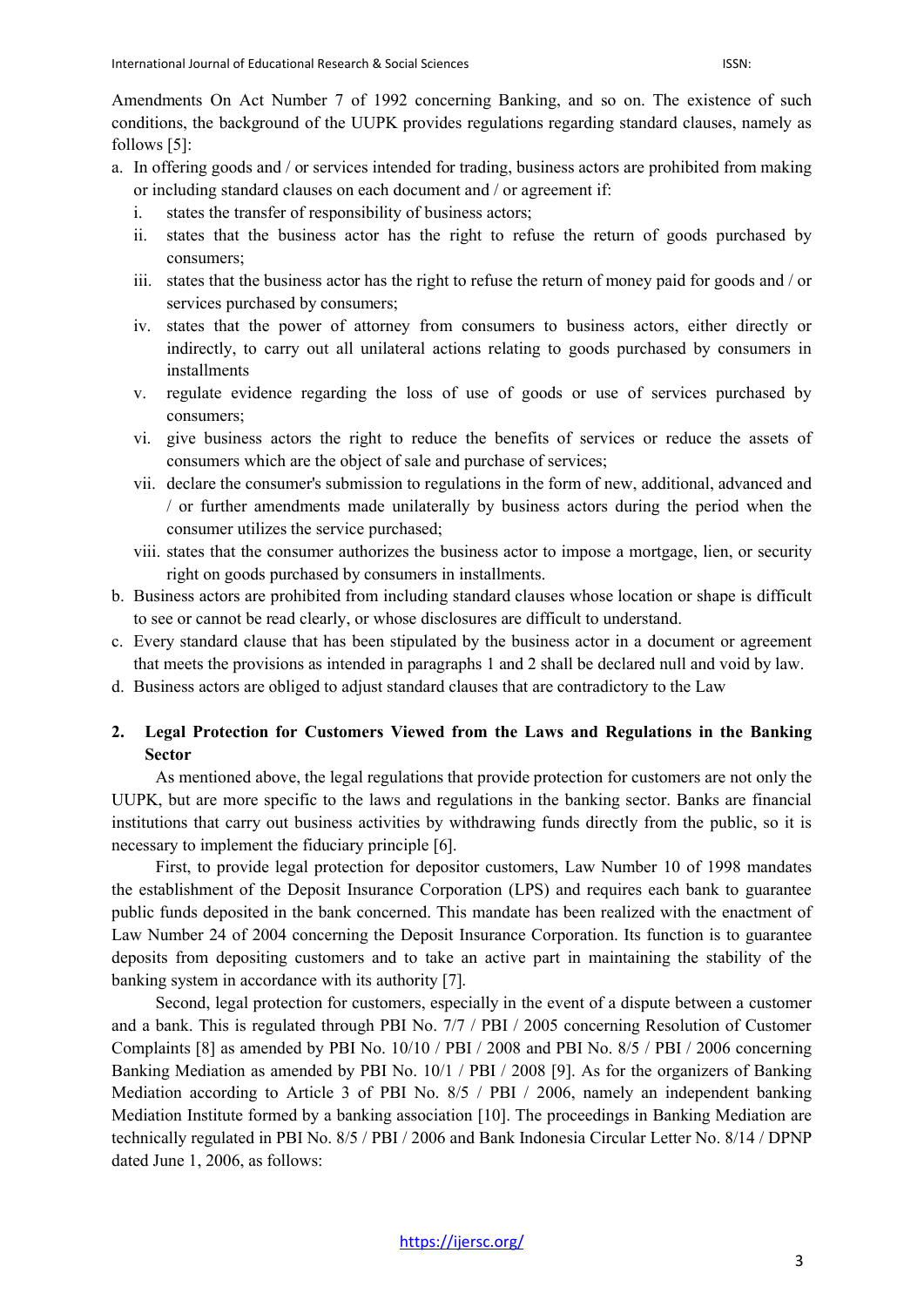- a) Submission of Dispute settlement in the context of banking Mediation to Bank Indonesia is conducted by the Customer or Customer Representative.
- b) If a Customer or a Customer Representative submits a Dispute resolution to Bank Indonesia, the Bank is obliged to comply with the summons of Bank Indonesia.

In Indonesia it also has a mission, and a special function related to banking institutions that can be directed as agents of development, namely as an institution that aims to support the implementation of national development in order to increase equitable distribution of development and its results, economic growth and national stability towards improving the standard of living of the people at large.

The requirements for submitting dispute resolution through banking mediation are as follows:

- a) Submitted in writing, accompanied by adequate supporting documents;
- b) The customer has once submitted an attempt for resolution to the Bank;
- c) The submitted dispute is not in process or has never been decided by an arbitration institution or court, or there is no agreement facilitated by another Mediation institution;
- d) The dispute submitted is a civil dispute;
- e) The proposed dispute has never been processed in banking Mediation facilitated by Bank Indonesia; and
- f) Submission of Dispute resolution does not exceed 60 (sixty) working days from the date of the result of the Complaint settlement submitted by the Bank to the Customer

With regard to legal protection for depositors of funds, the authors divide it into 2 types, namely indirect protection and direct protection.

# a) **Indirect Protection**

Indirect protection by the banking world against the interests of depositors of funds is a legal protection provided to depositors of funds against the risk of loss arising from a policy or arising from business activities conducted by banks [11]. This is an effort and internal preventive action by the bank concerned by means of the following:

1. The Precautionary Principle

This principle requires banks to always be careful in carrying out their business activities, meaning that they must always be consistent in implementing laws and regulations in the banking sector based on professionalism and good faith. Among other things, implementing the provisions on the maximum credit limit, granting guarantees, placement of investment in securities, or other similar rights, which can be done by banks to borrowers or a group of related borrowers, including companies in the same group as the bank concerned. determined by Bank Indonesia [12].

2. Maximum Credit Lending Limit

This aims to maintain bank health and increase bank resilience by spreading risk in the form of credit placements to various borrowing customers. In addition, this provision is to prevent the provision of credit to borrowers or certain groups of borrowers. In this regard, according to a Bank Indonesia Decree, the Legal Lending Limit is the percentage ratio of the maximum allowable provision of funds to bank capital. BI stipulates that for borrowers or groups of borrowers who are not related parties is 20% of the capital, while for borrowers or groups of borrowers who are related is 10% of capital [13].

3. Obligation to Announce Balance Sheet and Profit and Loss Calculation

The existence of this provision is contained in Articles 34 and 35 of Law No. 10 of 1998, in order to provide information to the public, especially depositors, regarding the soundness of the bank and other matters related to the bank.

4. Bank Mergers, Consolidations and Acquisitions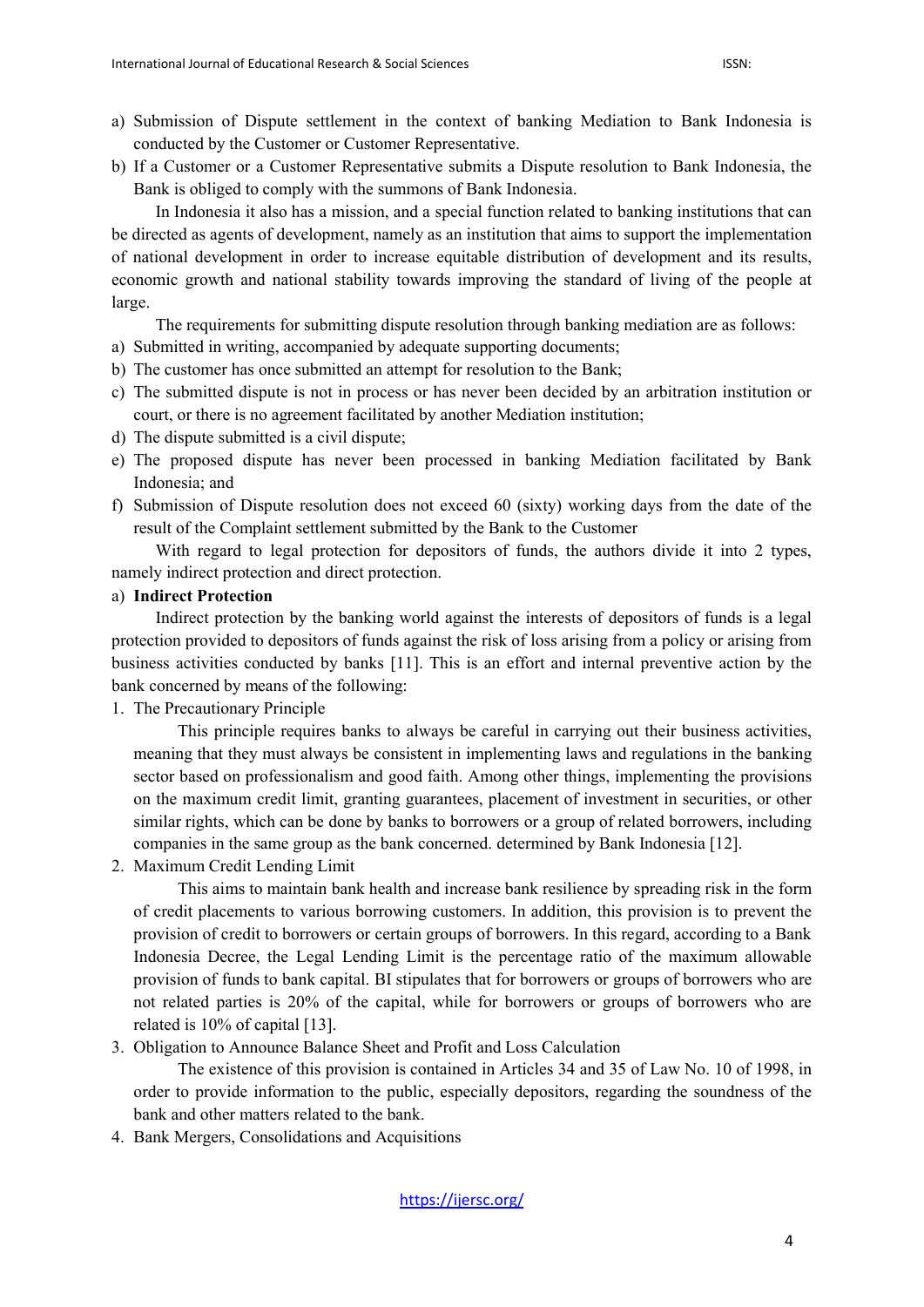Business actors have many reasons and objectives for this. One of the most important things is to increase efficiency and enhance company competitiveness. However, in doing this it is not done freely but is limited by the relevant laws and regulations, namely Law No. 28 of 1999 concerning Bank Mergers, Consolidations and Acquisitions. In conducting Mergers, Consolidations and Acquisitions, a Bank must consider the interests of all parties, namely the interests of the bank, the interests of creditors, the interests of minority shareholders and bank employees, as well as the interests of the people at large and fair competition in conducting bank business.

### **b) Immediate Protection**

Direct protection by the banking world against the interests of depositors of funds is a protection provided to depositors of funds directly against the possibility of risk of loss from business activities carried out by the bank. According to article 19 paragraphs (1) and (3) of the Consumer Protection Act, consumers who feel that they are at a disadvantage can demand direct compensation from producers and producers must provide responses/settlement within 7 days after the transaction takes place [14].

### **IV. CONCLUSION**

Safeguards for debtor customers against the risks they experience in bank credit agreements can not only be implemented by implementing Article 18 of the Consumer Protection Act, but also in accordance with Bank Indonesia policies. In early 2002, Bank Indonesia began compiling a blueprint for the national banking system, one of which includes efforts to protect and empower customers. LPS in the banking system is considered central to be an institution that convinces customers regarding their savings even though their financial conditions deteriorate. Legal safeguards for consumers that are not guaranteed by the LPS will be beheaded based on bank law with customers based on a contractual relationship, namely what is meant is always transformed into consumer sovereignty as well as a burden on the bank to complete it as promised if the bank does not fulfill it will be deemed to have defaulted, then The customer can sue based on the aforementioned provisions, based on a non-contractual relationship where the deposit value of up to two billion will get its right from the disbursement of bank assets during the liquidation process in the sixth order, legal protection can file an objection to the IDIC or take legal action through the court for the act against the law. Thus, the government is expected to continue to disseminate information to the public regarding the regulations related to LPS, and the public is advised to better understand the LPS.

In general, in terms of Law Number 10 of 1998, legal protection for bank customers is very weak, because most of the articles in the bank are only concentrated on the aspects of bank interests. Legal protection for sharia bank customers as consumers is viewed from the legislation in the banking sector , for example, there is an obligation for banks to become members of the IDIC so as to provide protection for customers. In addition, there is also the right for customers to file customer complaints and use banking mediation forums to obtain dispute resolution.

#### **REFERENCE**

- [1] Undang-Undang Nomor 10 Tahun 1998 tentang Perubahan Atas Undang-Undang Nomor 7 Tahun 1992 tentang Perbankan
- [2] Muhammad Djumhana, *Hukum perbankan di indonesia,* Citra Aditya Bakti, Bandung,2000
- [3] Gunawan Widjaja dan Ahmad Yani, *Hukum Tentang Perlindungan Konsumen*, PT. Gramedia Pustaka Utama, Jakarta, 2003
- [4] Peraturan Bank Indonesia Nomor 7/7/PBI/2005 tentang Penyelesaian Pengaduan Nasabah
- [5] Undang-Undang Nomor 8 Tahun 1999 tentang Perlindungan Konsumen

<https://ijersc.org/>